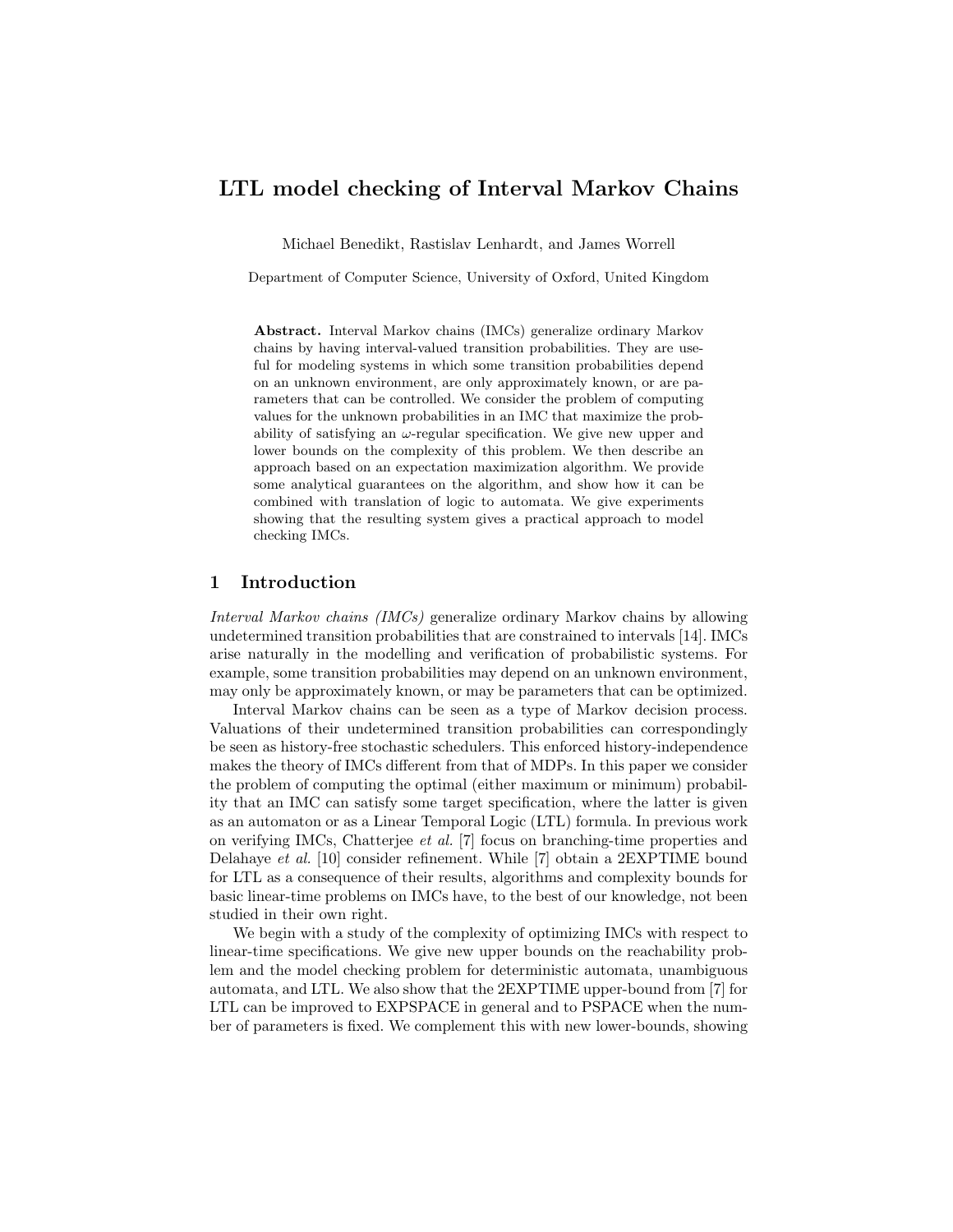that solving the optimization problem for unambiguous automata within the polynomial hierarchy would have significant consequences for the complexity of fundamental problems in symbolic computation

We then turn to practical algorithms for LTL model-checking of IMCs. We use the expectation-maximization procedure, which is ubiquitous in machine learning. Indeed, our algorithm can be seen as a variant of the classical Baum-Welch procedure, which finds the optimal probability that an IMC generates a fixed set of sample data. The Baum-Welch procedure progressively re-estimates values of the parameters, giving relatively greater weight to transitions that occur frequently on computations that satisfy a desired property. Analogously with Baum-Welch, we show that our algorithm converges, but not necessarily to the value of the optimal parameters. Our solution to LTL model checking of IMCs couples the expectation-maximization algorithm with a translation of LTL to unambiguous automata. We show that the approach works well in practice, and allows one to take-advantage of the use of unambiguous automata as an intermediate representation.

In summary, our contributions are: (i) Improved upper bounds for modelchecking of IMCs with respect to linear-time problems; (ii) New lower bounds, which give new insight into the expressiveness of IMCs; (iii) A novel algorithmic approach to solving the model checking problem in practice; (iv) Experimental results comparing both our LTL translation methods and our end-to-end solution to other techniques. For space reasons, some proofs are omitted.

### 2 Definitions

**Logic and Automata.** We specify  $\omega$ -regular properties using *Linear Temporal* Logic LTL and Büchi automata. The formulas of LTL are built from atomic propositions using Boolean connectives and the temporal operators  $\bigcirc$  (*next*), U (*until*) and  $\mathcal R$  (*release*). Formally, LTL is defined by the following grammar:

$$
\varphi ::= p_i \mid \varphi \land \varphi \mid \neg \varphi \mid \varphi \mathcal{U} \varphi \mid \varphi \mathcal{R} \varphi \mid \Theta \varphi,
$$

where  $p_0, p_1, \ldots$  are propositional variables. We abbreviate true  $\mathcal{U} \varphi$  as  $\Diamond \varphi$  and write  $\Box \varphi$  for  $\neg \Diamond \neg \varphi$ . We refer the reader to [17] for the semantics of LTL.

A generalized Büchi automaton A is a tuple  $(\Sigma, Q, Q_0, \Delta, \mathcal{F})$  with alphabet  $\Sigma$ , set of states Q, set of initial states  $Q_0 \subseteq Q$ , transition relation  $\Delta \subseteq Q \times \Sigma \times Q$ , and a collection of accepting sets  $\mathcal{F} = \{F_1, \ldots, F_k\}$ , where  $F_i \subseteq Q$ . An infinite run of A is accepting if each set  $F \in \mathcal{F}$  is visited infinitely often in the run. We say that  $A$  is *unambiguous* if each word has at most one accepting run.

**Interval Markov Chains.** A Markov chain is a tuple  $\mathcal{M} = (S, \pi_0, M)$ , where S is a finite set of states,  $\pi_0$  is the initial-state distribution on S, and  $M: S \times S \to [0, 1]$  is a stochastic transition matrix, i.e.,  $\sum_{t \in S} M(s, t) = 1$  for all  $s \in S$ . M induces a Borel probability measure  $Pr_{\mathcal{M}}$  on  $S^{\omega}$  in the standard way. An *interval Markov chain* is a tuple  $\mathcal{M} = (S, \pi_0, M_l, M_u)$  in which the transition matrix of a Markov chain is replaced with two matrices  $M_u, M_l: S \times S \rightarrow [0, 1]$ with  $M_l \leq M_u$ . Intuitively  $M_l$  and  $M_u$  give respective lower and upper bounds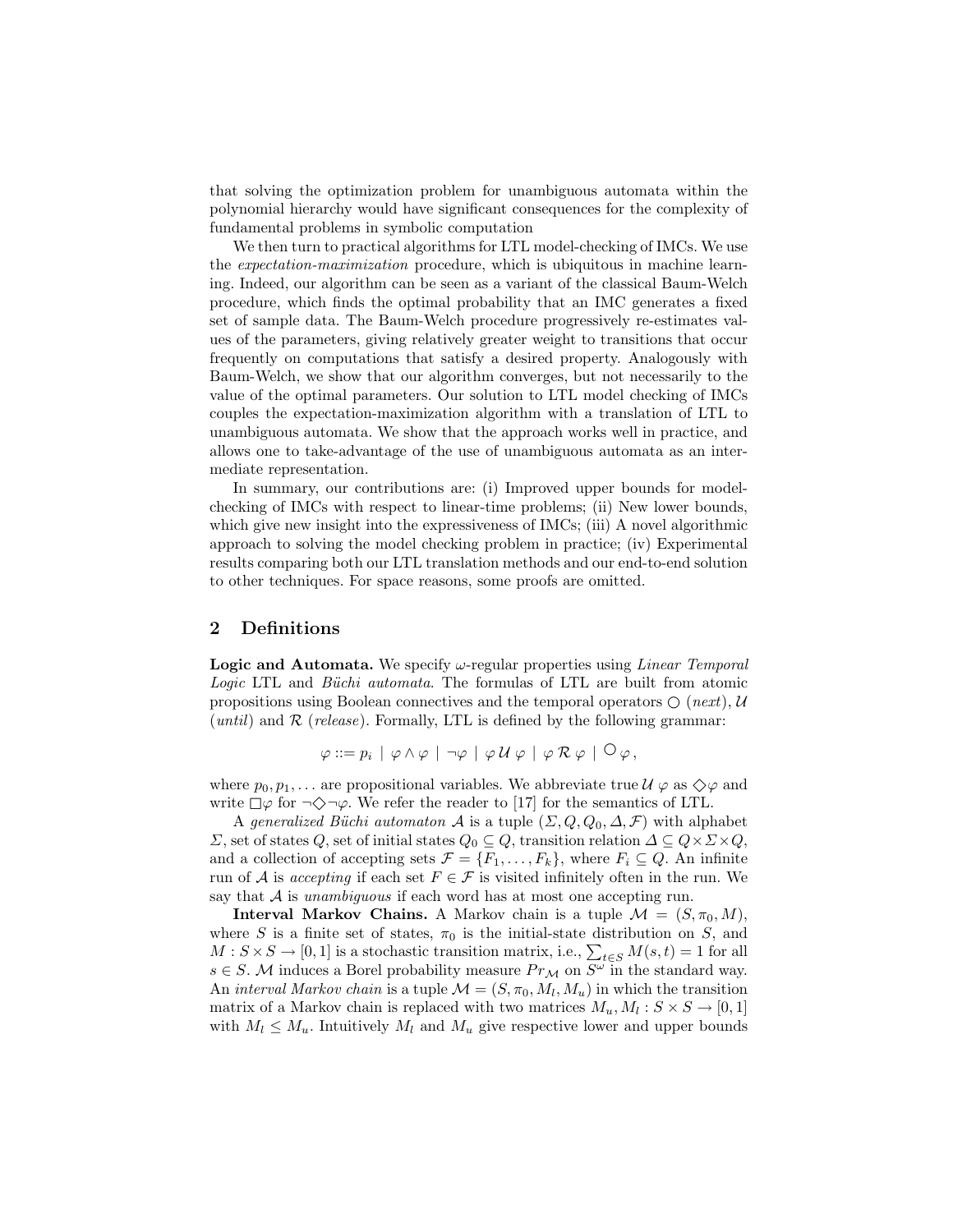on the transition probabilities. An incomplete Markov chain is a special case of an interval Markov chain in which for each pair of states s, t, either  $M_l(s,t)$  $M_u(s,t)$  or  $M_l(s,t) = 0$  and  $M_u(s,t) = 1$ , that is, a probability is either precisely given or completely unspecified. An interval Markov chain  $\mathcal{M} = (S, \pi_0, M_l, M_u)$ is refined by a Markov chain  $\mathcal{M}' = (S, \pi_0, M)$  if  $M_l(s, t) \leq M(s, t) \leq M_u(s, t)$ for all pairs of states  $s, t \in S$ . Note that  $\mathcal{M}'$  has the same set of states and initial distribution as M.

Given an interval Markov chain  $\mathcal M$  with set of states S and a labelling function  $V : S \to \Sigma$ , we want to compute a Markov chain refining M that optimizes the probability of satisfying a given  $\omega$ -regular property  $L \subseteq \Sigma^{\omega}$ . We call this the IMC model checking problem. We will focus in this paper on the case of maximizing the probability of  $L$ , but it is easy to modify the techniques to get minimisation. When investigating the complexity of this problem, we will deal with the corresponding decision problem: whether the optimal probability is above a given rational threshold. Let us also note immediately that the problem can be simplified, without loss of generality, by assuming that  $\Sigma = S$  and that V is the identity function, i.e., that L is an  $\omega$ -regular set of trajectories of the IMC. We can do this because  $\omega$ -regular languages are closed under inverse images of alphabet renamings. We will also use the term qualitative model checking problem to refer to the question of whether the probability to satisfy the property L can be made 1.

Product Construction. Next we recall the product construction for Markov chains with unambiguous Büchi automata, which has been noted in several prior works (see, e.g., [8]). An advantage of working with unambiguous automata rather than deterministic automata is that there is a singly exponential translation of LTL to unambiguous automata, whereas the translation of LTL to deterministic automata is doubly exponential.

Let  $\mathcal{M} = (S, \pi_0, M)$  be a Markov chain and  $\mathcal{A} = (S, Q, Q_0, \Delta, F)$  an unambiguous Büchi automaton whose input alphabet is the set  $S$  of states of  $M$ . Define the product graph  $\mathcal{G}_{\mathcal{M}\otimes\mathcal{A}} = (V, E)$  to have set of vertices  $V = S \times Q$  and set of edges  $E = \{((s, q), (s', q')) : M(s, s')\}$  and  $(q, s', q') \in \Delta\}.$ 

A strongly connected subset C of  $\mathcal{G}_{\mathcal{M}\otimes\mathcal{A}}$  is said to be *accepting* if: (i) for each vertex  $(s, q) \in C$ , s lies in a bottom strongly connected component of M; (ii) for each vertex  $(s, q) \in C$  and edge  $(s, s')$  in M there exists an edge  $(q, s', q')$  in A with  $(s', q') \in C$ ; (iii) for each accepting set  $F \in \mathcal{F}$  there exists a vertex  $(s, q) \in C$  such that  $q \in F$ . By extension, a vertex of  $\mathcal{G}_{\mathcal{M}\otimes\mathcal{A}}$  is said to be accepting if it lies in an accepting set. A vertex is said to be dead if it has no path to an accepting vertex. Write  $V_{yes}$  for the set of accepting vertices,  $V_{no}$ for the set of dead vertices, and  $V_?$  for the remaining vertices. Finally, we say that an infinite path in  $V^{\omega}$  is *accepting* if it has a tail consisting exclusively of accepting vertices.

We can define probabilistic transitions on the product graph, with a transition from  $(s, q)$  to  $(s', q')$  being given the value:

$$
M'((s,q),(s',q')) = \begin{cases} M(s,s') & ((s,q),(s',q')) \in E \text{ and } (s',q') \in V_{yes} \cup V_?
$$
  
 0 otherwise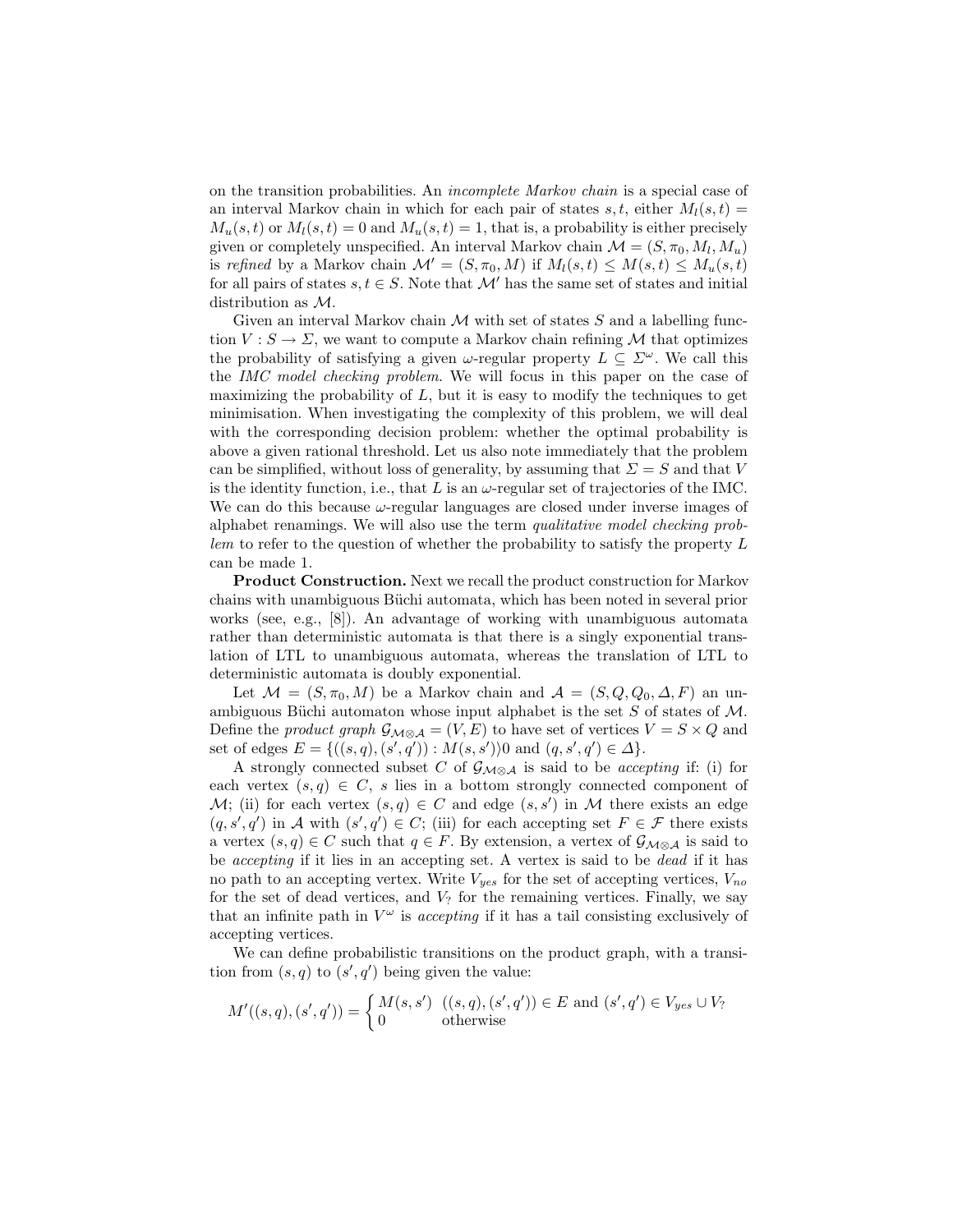We also define an initial probability vector  $\pi'_0 \in \mathbb{R}^V$  by

$$
\pi'(s, q) = \begin{cases} \pi_0(s) & (p, s, q) \in \Delta \text{ for some } p \in Q_0 \\ 0 & \text{otherwise} \end{cases}
$$

Since  $A$  is non-deterministic,  $M'$  need not correspond to a stochastic matrix and  $\pi'$  need not be a probability distribution. Nevertheless  $M'$  and  $\pi'$  induce a Borel sub-probability measure  $Pr_{\mathcal{M} \otimes \mathcal{A}}$  on  $V^{\omega}$  by defining

$$
Pr_{\mathcal{M} \otimes \mathcal{A}}(C(v_1 \ldots v_n)) = \pi'(v_1) \cdot M'(v_1, v_2) \cdot M'(v_2, v_3) \cdots M'(v_{n-1}, v_n)
$$

where  $C(v_1 \ldots v_n)$  is the *cylinder* set of words in  $V^{\omega}$  with prefix  $v_1 \ldots v_n$ .

Write  $\Diamond V_{yes} \subseteq V^{\omega}$  for the set of infinite paths that contain an accepting vertex. The following result allows us to reduce the model checking problem for  $\mathcal M$  and  $\mathcal A$  to calculating the probability of reaching an accepting vertex in the product graph, which can be done using linear algebra. We can then verify that:  $Pr_{\mathcal{M} \otimes \mathcal{A}}(\Diamond V_{yes}) = Pr_{\mathcal{M}}(L(\mathcal{A})).$ 

## 3 Complexity of Verification Problems

Reachability for IMCs is more involved than for MDPs since the interval constraints preclude restricting to deterministic schedulers. As with MDPs we can reduce reachability to linear programming. The resulting linear program is exponential in the size of the IMC, but it has a polynomial-time separation oracle and can therefore be solved in polynomial time using the ellipsoid method.

Proposition 1. Reachability in interval Markov chains is P-complete.

Proof. The lower bound is via reduction from the monotone circuit value problem, with the argument identical to P-hardness of computing optimal strategies for reachability in MDPs [16]. The lower bound holds even for incomplete Markov chains.

For the upper bound, we reason as follows. Let  $\mathcal{M} = (S, \pi_0, M_l, M_u)$  be an IMC. We can identify the set of refinements of  $M$  with the convex set  $\llbracket \mathcal{M} \rrbracket \subseteq \mathbb{R}^{S \times S}$  of stochastic transition matrices M such that  $M_l(s, t) \leq M(s, t) \leq$  $M_u(s,t)$  for all  $s,t \in S$ . Observe that M is a vertex of  $\llbracket \mathcal{M} \rrbracket$  if and only if for each state s at most one of the outgoing transition probabilities  $M(s, t)$  is strictly between its lower bound  $M_l(s, t)$  and its upper bound  $M_u(s, t)$ .

Consider the following linear program with variables  $x = \{x_s : s \in S\}.$ 

minimise 
$$
\sum_{s \in S} x_s
$$
  
subject to  
 $\boldsymbol{x} \geq M\boldsymbol{x}$  for each vertex M of [[M]]  
 $\boldsymbol{x} \geq \chi_F$ 

where  $\chi_F$  is the characteristic vector of the set F.

By convexity we observe that  $x \geq \chi_F$  is feasible for the above program if and only if  $x \geq Mx$  for all transition matrices  $M \in [[\mathcal{M}]]$ . Thus x is feasible if and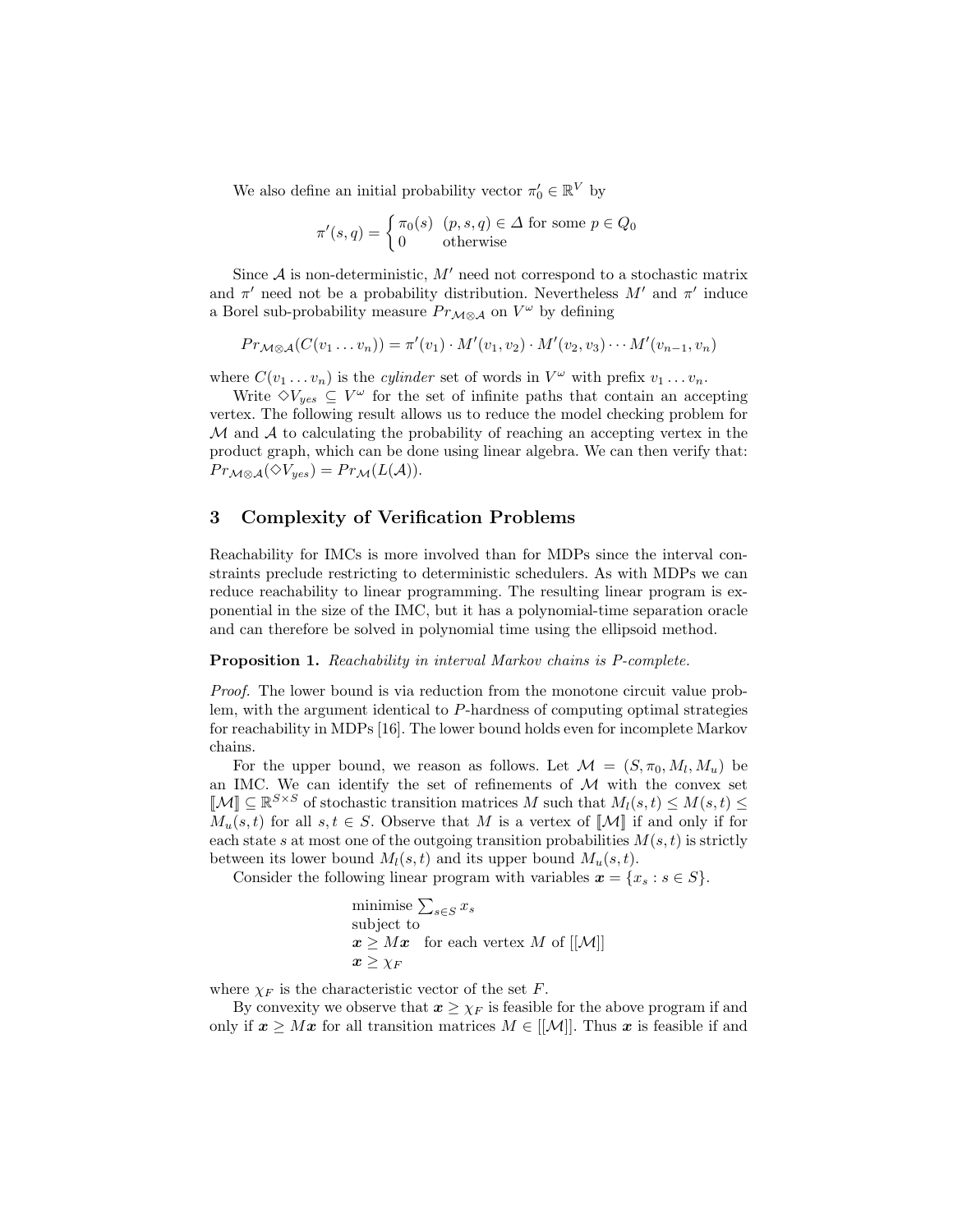only if  $x_s$  is an upper bound for the probability to reach  $F$  from state  $s$  for all refinements of M. We conclude that the optimal solution of the linear program gives the maximum probability to reach  $F$  over all refinements.

Although the number of constraints in this linear program is exponential in the number of states of  $M$ , we do not need their explicit representation. We can use the Ellipsoid algorithm [13] to find the optimal values of  $x_s$  in polynomial time. The Ellipsoid algorithm needs an oracle to determine whether given values of  $x_s$  are feasible, and, if not, output a separating hyperplane, i.e., the inequality that does not hold. In fact, given a family of values  $x<sub>s</sub>$  it suffices to consider a single "dominating" constraint in the above program, namely the transition matrix  $M$  that simultaneously maximises each entry of  $M\mathbf{x}$ . This matrix is easy to compute: Let  $s_1, s_2, \ldots$  be an enumeration of S such that  $x_{s_1} \ge x_{s_2} \ge \ldots$ Now for each state  $s \in S$ , choose  $M(s, s_1)$  as high as possible (compatible with all other edges achieving their lower bounds); if  $M(s, s_1)$  is at its upper bound, we set  $M(s, s_2)$  as high as possible, etc.

We now turn to verification of properties given as unambiguous Büchi automata. Note that we can not apply a product construction to reduce to the reachability problem for IMCs; the natural product would have the same variable repeated many times in the product chain, introducing correlation. We introduce a practical technique for addressing this problem in the following section. Still, we can get a polynomial space upper bound by reduction to the decision problem for the existential theory of the reals [6].

Theorem 1. The model-checking problem for unambiguous Büchi automata on IMCs is in PSPACE.

A matching PSPACE lower bound in Theorem 1 would imply PSPACEhardness of the decision problem for the existential theory of the reals, which is open. However we can precisely characterise the complexity of the model checking problem for IMCs against unambiguous Büchi automata in terms of the Blum-Shub-Smale (BSS) model of computation over the real field with order  $(\mathbb{R}, \leq)$  [4]. In this model each tape cell of a Turing machine can hold a single real number and a decision problem is a language  $L \subseteq \mathbb{R}^*$ . Arithmetic operations and sign tests have unit cost regardless of the operands, otherwise the classes of polynomial-time problems, denoted  $P_{\mathbb{R}}$ , and non-deterministic polynomial-time problems, denoted  $NP_{\mathbb{R}}$ , are defined analogously with the classical case. Note that in the definition of  $NP_{\mathbb{R}}$  the "certificate" is a polynomial-length string of real numbers. We now show:

### Theorem 2. The model checking problem for interval Markov chains with respect to unambiguous automata is  $NP_{\mathbb{R}}$ -complete.

*Proof.* The upper bound is easy given that  $NP_{\mathbb{R}}$  allows the guessing of real numbers, which is precisely what is needed in the model checking problem. The lower bound is via reduction from the problem  $(0, 1)$ -Pos, whose input consists of a real polynomial f and threshold  $\theta \in (0,1)$ , the output being yes iff there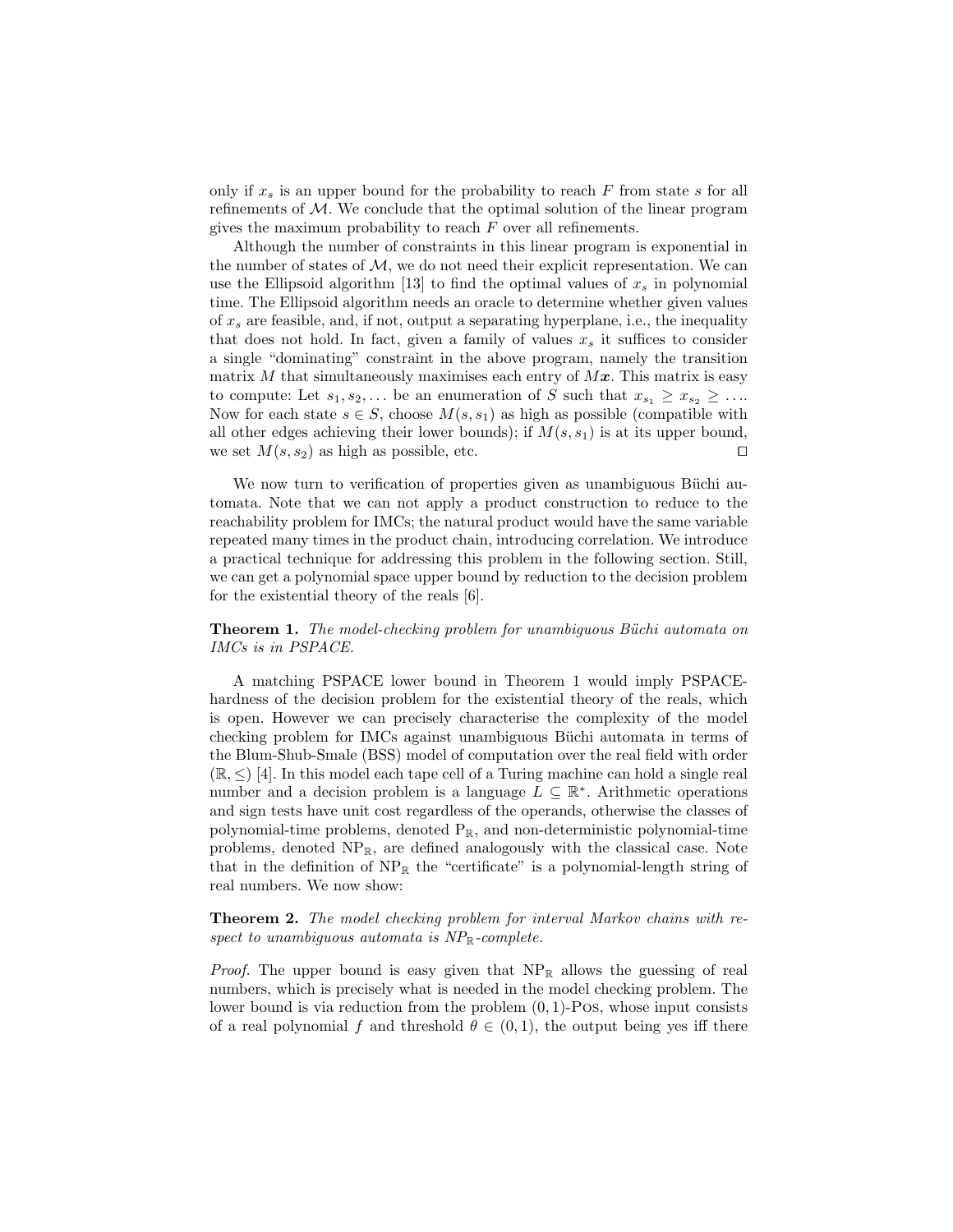exist values for the variables of f lying in the open interval  $(0, 1)$  such that  $f \geq \theta$ . We assume that f is presented as a sum of products of constants  $\alpha \in (0,1)$  and *literals*  $x$ , 1 − x, where x is a variable. (0, 1)-Pos can be shown hard for NP<sub>R</sub> via reduction from the known hard problem of determining whether a polynomial of degree at most 4 has a real root. We first give a brief overview of the reduction from (0, 1)-Pos to IMC model checking.

Given an instance  $f, \theta$  of  $(0, 1)$ -Pos, we build an IMC M with nodes corresponding to constants and variables of  $f$ , along with nodes that designate whether a variable x is to be complemented (transformed into  $1 - x$ ). We also build a regular expression  $E$  so that the probability  $E$  can take over  $\mathcal M$  as a function of the variables of M corresponds exactly to f. Then the problem  $f \geq \theta$ translates to the problem of model checking  $E$  on  $\mathcal{M}$ .

Let  $f \geq \theta$  be an instance of  $(0, 1)$ -Pos, where f mentions real constants  $\alpha_1, \ldots, \alpha_m$  and variables  $x_1, \ldots, x_n$ . We derive an incomplete Markov chain  $\mathcal{M} = (S, \pi_0, M)$  from f as follows. The set of states is  $S = \{c_1, \ldots, c_{n+m}\} \cup \{h, t\},$ with initial distribution  $\pi_0$  the uniform distribution on  $\{c_1, \ldots, c_{m+n}\}$ . We think of each state  $c_i$  as a biased coin that represents either a constant or a variable. States  $c_1, \ldots, c_m$  represent the constants, and accordingly we define fixed transition probabilities  $M(c_i, h) = \alpha_i$  and  $M(c_i, t) = 1 - \alpha_i$  for  $1 \le i \le m$ . States  $c_{m+1}, \ldots, c_{m+n}$  represent the variables, and we leave the transition probabilities  $M(c_i, h)$  and  $M(c_i, t)$  undefined. We define  $M(h, c_i) = M(t, c_i) = 1/(n+m)$  for all  $1 \leq i \leq n+m$ . All other transition probabilities are zero.

We define a mapping  $\varphi$  from the constants and literals occurring in f to edges of M by  $\varphi(\alpha_i) = c_i h, \varphi(x_i) = c_{i+m} h$ , and  $\varphi(1-x_i) = c_{i+m} t$ . Write  $f = \sum_{i=1}^{k} \prod_{j=1}^{l} f_{i,j}$ , where each  $f_{i,j}$  is a constant or literal. (We can assume that each product has the same number of terms  $l$  by suitable padding.) Then we define a regular expression  $E = \sum_{i=1}^{k} \prod_{j=1}^{l} \varphi(f_{i,j})$  over alphabet S, the set of states of M. We can further identify a Markov chain  $\mathcal{M}'$  refining M with a valuation of the variables occurring in  $f$ , where variable  $x_i$  gets the transition probability  $p_i$  to go from  $c_i$  to h. Under this identification it is easy to see that

$$
Pr_{\mathcal{M}'}(ES^{\omega}) = \frac{f(p_1, \ldots, p_n)}{(n+m)^{l+1}}.
$$

This equation straightforwardly allows us to reduce a positivity query on f to a model checking query on  $\mathcal M$ . Note that the requirement in  $(0, 1)$ -Pos that variables only take values in  $(0, 1)$  can be enforced by modifying the specification language to contain only strings with infinitely many occurrences of  $c<sub>i</sub>h$ for every i. Finally, it is straightforward to represent the specification language as a deterministic automaton of polynomial size. This completes the proof of Theorem 2.  $\Box$ 

The classes  $P_{\mathbb{R}}$  and  $NP_{\mathbb{R}}$  can be compared to classical Boolean complexity classes by considering their Boolean parts. The Boolean part of a complexity class C in the BSS model is defined to be  $BP(\mathcal{C}) = \{L \cap \{0,1\}^* : L \in \mathcal{C}\}\)$ . It is well known that NP is contained in  $BP(NP_R)$  [4] and that PosSLP is contained in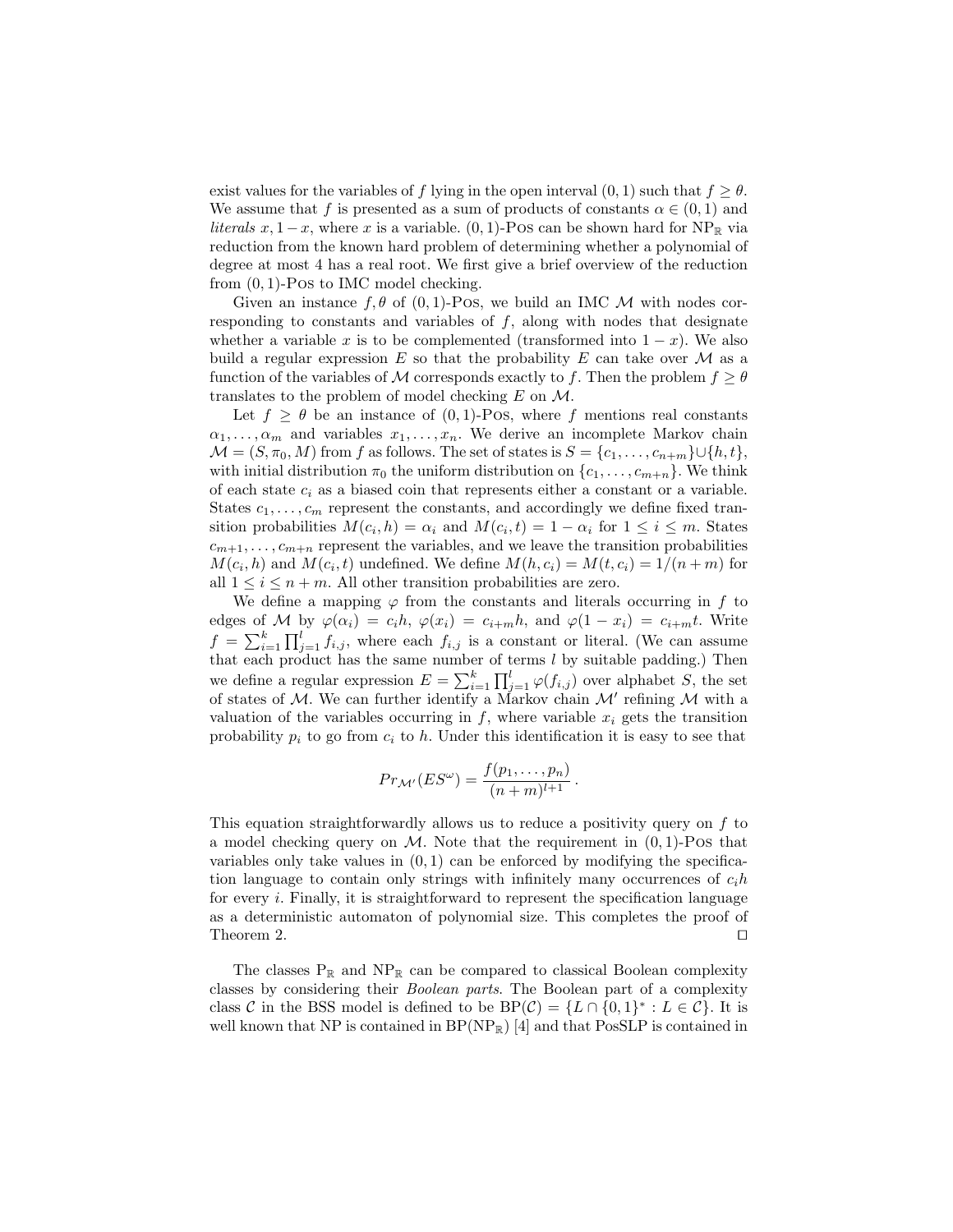$BP(P_{\mathbb{R}})$  [2]. (Recall that PosSLP is the problem of determining whether an arithmetic circuit with integer inputs evaluates to a positive number [2]) It follows from Theorem 2 that the model checking problem for IMCs against unambiguous Büchi automata is both NP-hard and PosSLP-hard. The NP lower bound is already known in the form of NP-hardness of the maximum-likelihood problem for hidden Markov chains [1].

Finally, we turn to LTL model-checking. Formerly, the only known upper bound for LTL model-checking of IMCs was 2EXPTIME [7], the same as for general MDPs. Below we note that a better bound of EXPSPACE can be obtained. More interestingly, if the number of parameters is fixed, the complexity reduces to PSPACE.

Theorem 3. The LTL model checking problem for IMCs is in EXPSPACE, and is PSPACE-hard. For fixed parameters, the problem is PSPACE-complete. The qualitative model-checking problem is PSPACE-complete.

*Proof.* We consider interval Markov chains with a fixed number  $k$  of undetermined transition probabilities. We represent these probabilities by variables  $x_1, \ldots, x_k$  and work with the field of rational functions  $\mathbb{F} = \mathbb{Q}(x_1, \ldots, x_k)$ .

Let M be an interval Markov chain and  $\varphi$  an LTL formula with respective sizes  $||\mathcal{M}||$  and  $||\varphi||$ . Using polynomial space in  $||\mathcal{M}||$  and  $||\varphi||$  one can translate  $\varphi$  into an equivalent unambiguous Büchi automaton A, build the product graph  $\mathcal{G}_{\mathcal{M}\otimes\mathcal{A}}$ , and derive a corresponding system of linear equations with coefficients in F whose solution is an element of F that represents  $P_{\mathcal{M}}(L(\mathcal{A}))$  as a function of  $x_1, \ldots, x_k$ . This system of equations has size exponential in  $||\mathcal{M}||$  and  $||\varphi||$ .

Now systems of linear equations with coefficients in  $\mathbb F$  can be solved in polylogarithmic space [5]. Thus, using polynomial space in  $||\mathcal{M}||$  and  $||\varphi||$  overall, we can compute a rational function  $f(x_1, \ldots, x_k) \in \mathbb{F}$  that represents the probability  $P_{\mathcal{M}}(L(\mathcal{A}))$ . Again, the expression representing f has size exponential in  $||\mathcal{M}||$ and  $||\varphi||$ . Finally we use the polylogarithmic-space procedure of Ben-Or, Kozen and Reif [3] for deciding satisfiability of quantifier-free formulas in the first-order theory of real-closed fields over the fixed set of variables  $x_1, \ldots, x_k$ . With this procedure we can test the existence of transition probabilities  $x_1, \ldots, x_k$  such that  $P_{\mathcal{M}}(L(\mathcal{A}))$  is greater than a given threshold using overall space that is polynomial in  $||\mathcal{M}||$  and  $||\varphi||$ .

### 4 Expectation Maximization Algorithm

In this section we describe an expectation maximization algorithm that, given an initial refinement  $\mathcal{M}_0$  of an IMC  $\mathcal{M}_1$ , produces a sequence of refinements having successively higher probabilities of satisfying a given  $\omega$ -regular property, presented as an unambiguous Büchi automaton  $A$ . We assume initially that  $M$ is an incomplete Markov chain and discuss the more general case of interval Markov chains later. We also defer until later a discussion of how the initial refinement is chosen.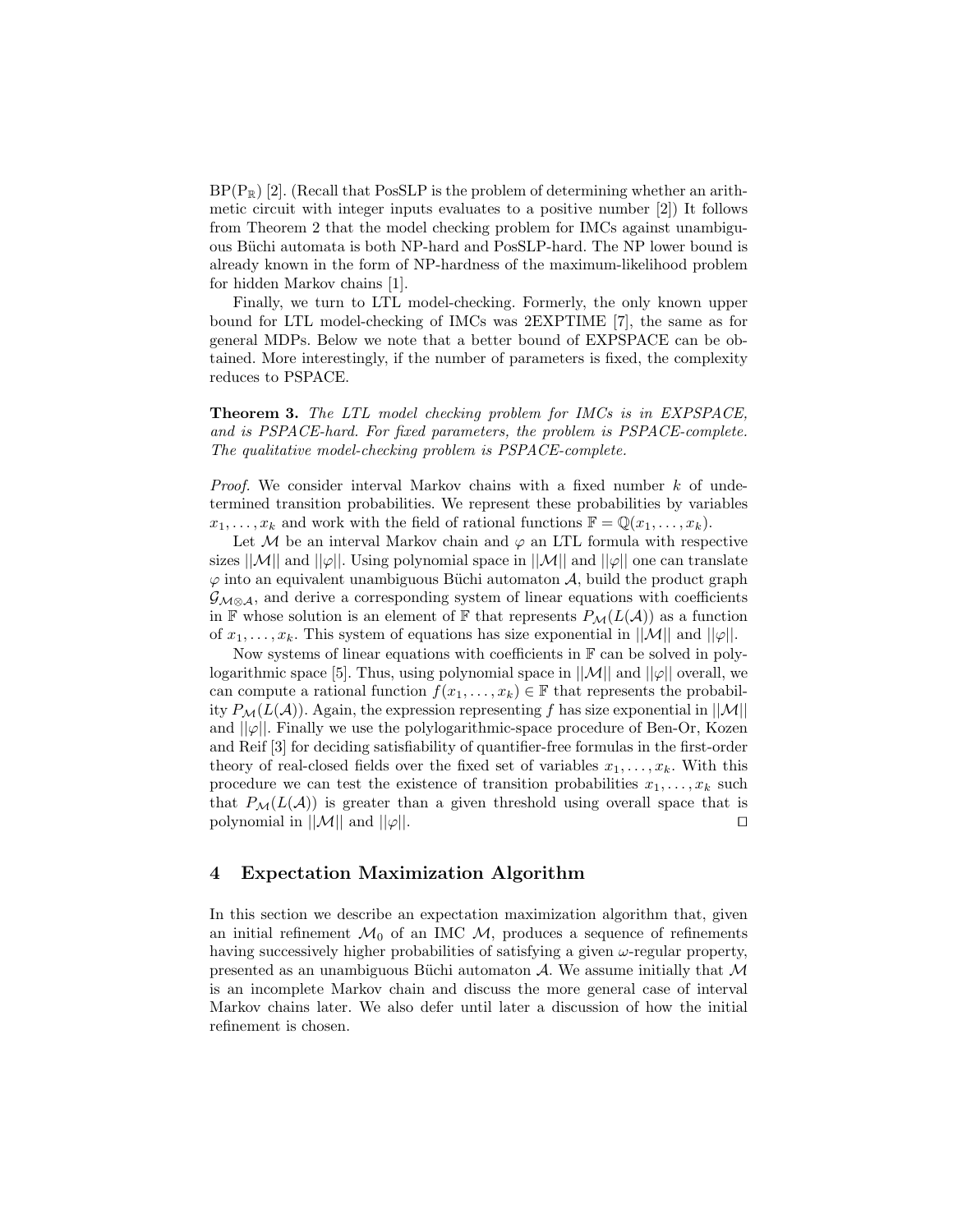Overview. Figure 1 gives an outline of the algorithm. The input includes a parameter n governing the number of iterations of the update procedure. The intuitive idea of the update procedure is to assign relatively greater weight to transitions that are most likely to be taken in computations of the current refinement  $\mathcal{M}_i$  that are accepted by  $\mathcal{A}$ .

#### Algorithm EM

**Input:** Incomplete Markov chain  $\mathcal{M} = (S, \pi_0, M_l, M_u)$ , Initial refinement  $\mathcal{M}_0$ Unambiguous Büchi automaton  $A = (S, Q, Q_0, \Delta, \mathcal{F})$ , Iteration parameter n

#### Begin

For  $i = 0$  to  $n - 1$  do  $\mathcal{M}_{i+1} := update(\mathcal{M}_i)$ End

#### Fig. 1. EM Algorithm

The Update Procedure. We now explain in more detail the operation of the update procedure. Assume that we are given a refinement  $\mathcal{M}_i$  of  $\mathcal M$  with associated product graph  $\mathcal{G}_{\mathcal{M}_i\otimes\mathcal{A}} = (V, E)$ . Write  $M_i$  for the transition matrix of  $\mathcal{M}_i$  and write  $\pi'_0$  and  $M'_i$  for the lifting of the initial state distribution and transition matrix of  $\mathcal{M}_i$  to the product  $\mathcal{G}_{\mathcal{M}_i\otimes\mathcal{A}}$ , as defined in Section 2. Given an infinite path  $v_1v_2v_3 \ldots \in V^{\omega}$ , say that  $v_1 \ldots v_n$  is a minimum accepting prefix if  $v_i \in V_?$  for  $1 \leq i \leq n-1$  and  $v_n \in V_{yes}$ , i.e.,  $v_n$  is the first accepting vertex on the path.

Write  $U \subseteq S \times S$  for the set of pairs  $(s, t)$  of states of the incomplete Markov chain  $M$  whose transition probability is undetermined. For each pair of Markovchain states  $(s,t) \in U$  we define a random variable  $Z_{s,t} : V^{\omega} \to \mathbb{N}$  that takes value 0 on any non-accepting path in  $\mathcal{G}_{\mathcal{M}_i\otimes\mathcal{A}}$  and otherwise equals the number of occurrences of edge  $(s, t)$  in the projection onto M of the minimum accepting prefix of the path. The update procedure is based on computing  $E[Z_{s,t}]$ .

For each pair  $(s, t) \in U$  we compute  $\mathbf{E}[Z_{s,t}]$  using a variant of the classical forward-backward algorithm for hidden Markov models. Given a vertex  $(s, q) \in$  $V_?$ , define  $\alpha(s,q)$  to be the expected value of the random variable that maps each non-accepting path of  $\mathcal{G}_{\mathcal{M}_i\otimes\mathcal{A}}$  to 0 and maps each accepting path to the number of occurrences of  $(s, q)$  in a minimum accepting prefix of the path. We can compute  $\alpha(s, q)$  as the solution to the following system of linear equations:

$$
\alpha(s,q) = \begin{cases} \pi'_0(s,q) + \sum_{(t,p)\in V} (\alpha(t,p) + 1) M'_i((t,p),(s,q)) & (s,q) \in V_? \\ 0 & (s,q) \notin V_? \end{cases}
$$

We further define  $\beta(s,q)$  to be the probability to reach an accepting state in  $\mathcal{G}_{\mathcal{M}_i\otimes\mathcal{A}}$  starting at state  $(s, q)$ . We can compute  $\beta(s, q)$  as the solution to the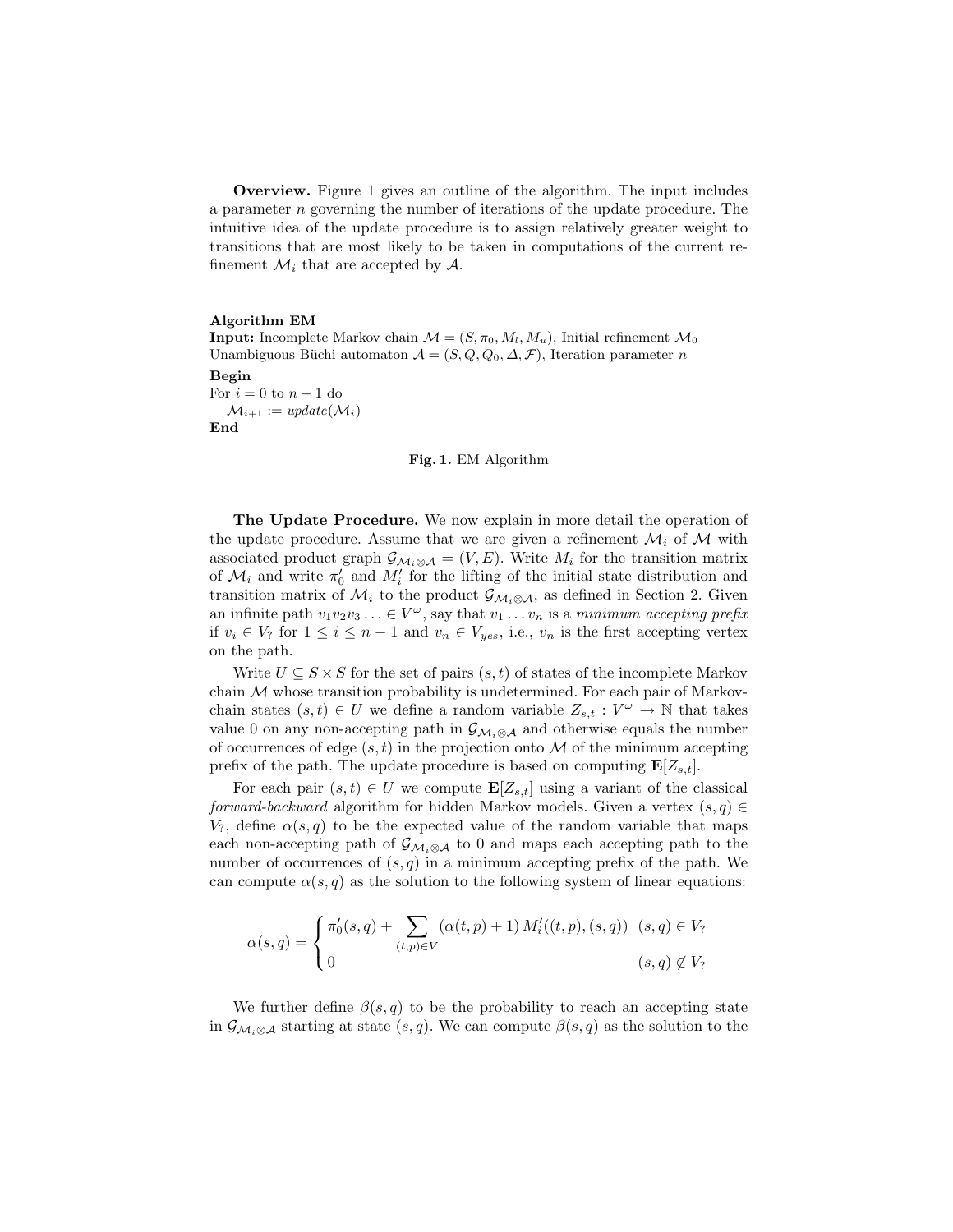following system of linear equations:

$$
\beta(s,q) = \begin{cases} \sum_{(t,p)} M'_i((s,q),(t,p)) \beta(t,p) & (s,q) \in V_? \\ 1 & (s,q) \in V_{yes} \\ 0 & (s,q) \in V_{no} \end{cases}
$$

Finally for each pair  $(s, t) \in U$  we define

$$
\mathbf{E}[Z_{s,t}] = \sum_{p \in Q} \sum_{q \in Q} \alpha(s,p) M'_i((s,p),(t,q)) \beta(t,q).
$$

Furthermore, for a given state  $s \in S$ , define  $\mu_s = \sum \{M_i(s,t) : (s,t) \notin U\}$ to be the total mass of all fixed transition probabilities at state s. The update procedure assigns to  $(s, t) \in U$  the transition probability

$$
(1 - \mu_s) \cdot \frac{\mathbf{E}[Z_{s,t}]}{\sum_{u:(s,u)\in U} \mathbf{E}[Z_{s,u}]} \tag{1}
$$

if  $(s, q) \notin V_{no}$  for some  $q \in Q$ . If  $(s, q) \in V_{no}$  for all  $q \in Q$  then the weight of each edge  $(s, t) \in U$  is left unchanged. Thus the new transition probability is determined by the proportion of times that an accepting trajectory of the Markov chain takes the edge  $(s, t)$  among all visits to state s before reaching an accepting state of the product.

The following result is proven in the full version.

# **Theorem 4.** The sequence  $Pr_{\mathcal{M}_i}(L(\mathcal{A}))$  is monotonically increasing.

The choice of initial refinement  $\mathcal{M}_0$  can have a significant effect on the behaviour of the EM algorithm. In particular, the choice of which transition values in  $\mathcal{M}_0$  are positive governs the initial classification of vertices of the product graph as either accepting or dead. Note that successive iterations of the update procedure do not alter the set of dead vertices. Of course, the connectivity properties of  $\mathcal{M}_0$  may be independent of the undefined transition values in an incomplete Markov chain. Furthermore, the choice of positive transitions in  $\mathcal{M}_0$ may be suggested by the problem instance. For example, in a repair problem we start with a Markov chain  $M$  and see if it can be made to satisfy a given property by optimizing its transition values within certain intervals. In this case it is natural to take  $\mathcal M$  itself as the initial refinement. In general, to gain confidence that we have reached the global optimum, we can employ standard heuristics, such as random restart.

We have described the algorithm for incomplete Markov chains, and in the full version we prove that it progressively improves the expectation and converges to a local maximum. For IMCs an update may violate the restricted ranges for intervals. In this case we consider the output of the update algorithm for every refinement of the IMC formed by fixing some parameters to be at the boundary. At least one of these must be feasible (e.g. those where all parameters are fixed), and we choose the refinement that gives the optimal probability.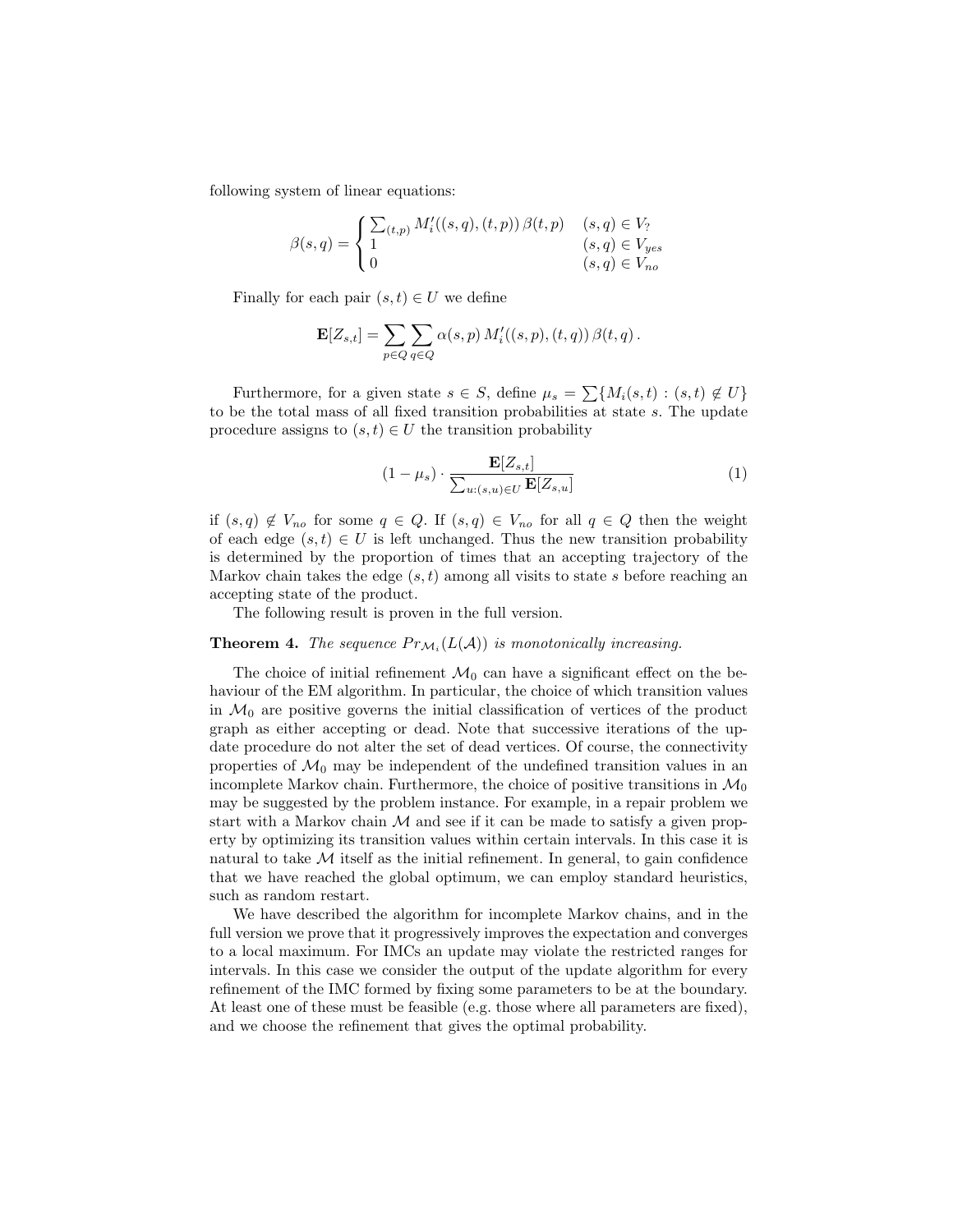LTL to Unambiguous Büchi Automata. To apply the expectation maximization algorithm to LTL formulas, we use a translation from LTL to unambiguous generalized Büchi automata. Our approach is a modification of the build-by-need construction of Gerth et al. [12] in which we adjust the translation rules from Section 3.2 of [12] to remove potential ambiguity. For example, one step of the [12] procedure involves splitting an automaton state labelled with the subformula  $\varphi \vee \psi$  into two copies, one labelled  $\varphi$  and the other labelled  $\psi$ . In our approach such a state is instead split into a copy labelled  $\varphi$  and a copy labelled  $\neg \varphi \wedge \psi$ . The mutual exclusivity of the logical formulas leads to the production of an unambiguous automaton. The operators  $U$  and  $R$  are treated in similar fashion (see below).

| Formula                              |                       | $[12]$ splits to                                                      | Tulip splits to |                                                                                 |  |  |
|--------------------------------------|-----------------------|-----------------------------------------------------------------------|-----------------|---------------------------------------------------------------------------------|--|--|
| $\varphi \vee \psi$                  |                       |                                                                       |                 | $\neg \varphi \wedge \psi$                                                      |  |  |
| $\varphi \mathcal{U} \psi$           | $\psi$                | $\varphi \wedge \bigcirc (\varphi \mathcal{U} \psi)$                  | $\psi$          | $\neg \psi \wedge \varphi \wedge \bigcirc (\varphi \mathcal{U} \psi)$           |  |  |
| $\varphi \mathrel{\mathcal{R}} \psi$ | $\varphi \wedge \psi$ | $\psi \wedge \bigcirc (\varphi \mathcal{R} \psi) \varphi \wedge \psi$ |                 | $\neg \varphi \wedge \psi \wedge \bigcirc (\varphi \mathrel{\mathcal{R}} \psi)$ |  |  |

*Example 1.* Consider the incomplete Markov chain  $M$  with undefined transition probabilities, represented by variables  $x$  and  $y$ , shown in Figure 2. We optimise M with respect to the LTL formula  $\varphi \stackrel{\text{def}}{=} \Diamond a \land \Diamond b$ . The automaton A representing this formula and the product graph  $\mathcal{G}_{\mathcal{M}\otimes\mathcal{A}}$  (with accepting vertices and transition probabilities) are also shown in Figure 2.

Considering  $\mathcal{G}_{\mathcal{M}\otimes\mathcal{A}}$ , the expected number of times for a run starting in vertex  $v_1$  to visit vertices  $v_4$  and  $v_5$  is given by

$$
\alpha(v_4) = \sum_{i=1}^{\infty} \left(\frac{x}{10}\right)^i = \frac{x}{10-x}
$$
 and  $\alpha(v_5) = \sum_{i=1}^{\infty} \left(\frac{4y}{5}\right)^i = \frac{4y}{5-4y}$ 

Furthermore, let  $\beta(v)$  be the probability to reach an accepting vertex from v. Then we have  $\beta(v_2) = \frac{y}{10-x}$  and  $\beta(v_3) = \frac{4x}{5-4y}$ .

From (4) the expected number of times to take the x-labelled edge in  $\mathcal M$ along a run that satisfies  $\Diamond a \land \Diamond b$  is

$$
f(x) \stackrel{\text{def}}{=} \alpha(v_1) \cdot x \cdot \beta(v_2) + \alpha(v_4) \cdot x \cdot \beta(v_2) + \alpha(v_5) \cdot x \cdot \beta(v_6)
$$
  
= 
$$
\frac{xy}{10 - x} + \frac{x^2y}{(10 - x)^2} + \frac{4yx}{5 - 4y}.
$$

Likewise, the expected number of times to take the y-labelled edge in  $\mathcal M$  along a run that satisfies  $\Diamond a \land \Diamond b$  is

$$
g(x) \stackrel{\text{def}}{=} \alpha(v_1) \cdot y \cdot \beta(v_3) + \alpha(v_5) \cdot y \cdot \beta(v_3) + \alpha(v_4) \cdot y \cdot \beta(v_6)
$$
  
= 
$$
\frac{4xy}{5-4y} + \frac{16xy^2}{(5-4y)^2} + \frac{xy}{10-x}.
$$

Now the sequence of transition values  $(x_n)$  defined by  $x_{n+1} = \frac{f(x_n)}{f(x_n)+q(x_n)}$  $f(x_n)+g(x_n)$ converges to a limit ( $\approx 0.32$ ) that maximizes the probability of satisfying  $\diamond a \land \diamond b$ .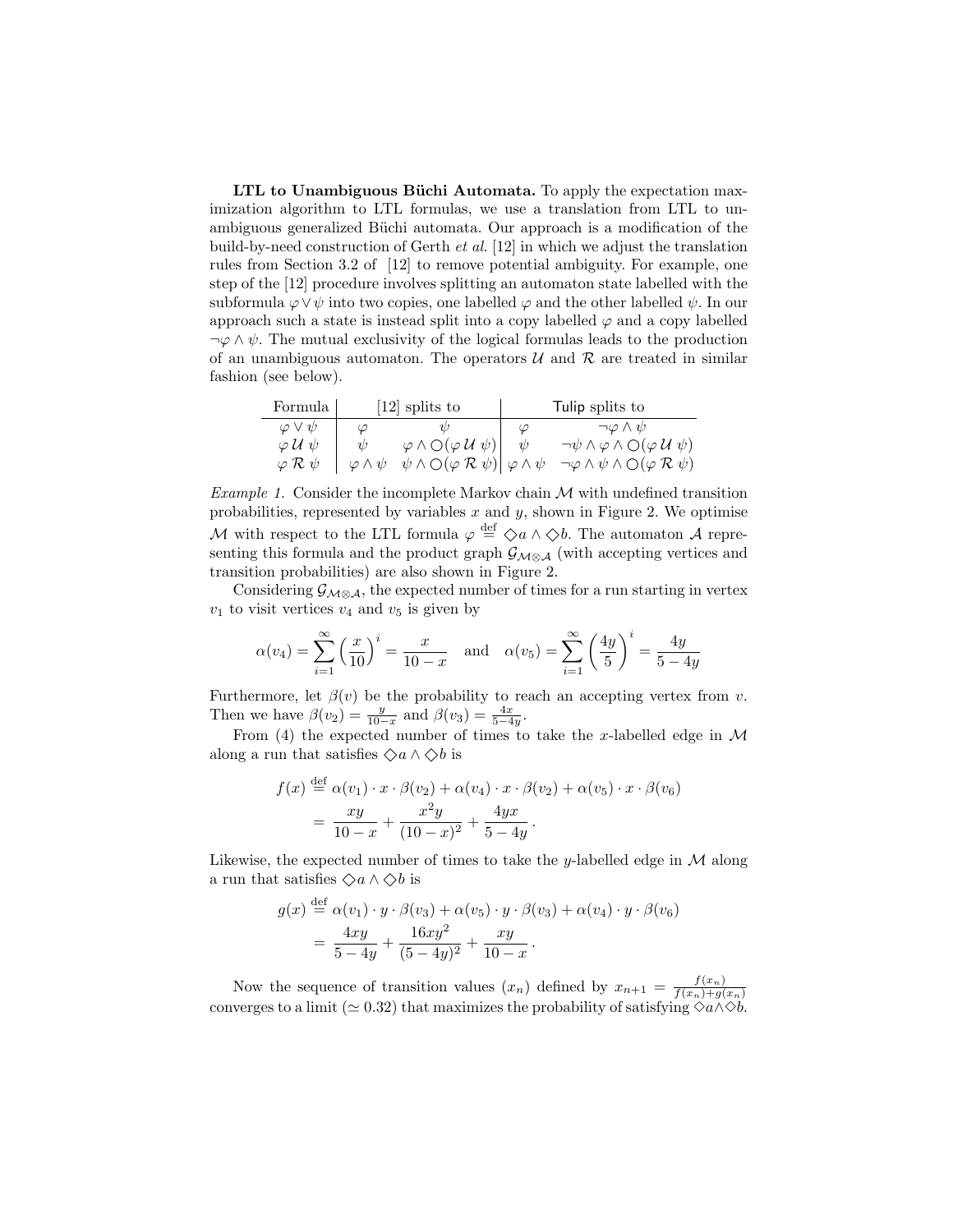

Interval Markov chain M Automaton A for  $\diamondsuit a \wedge \diamondsuit b$ Product graph  $\mathcal{G}_{\mathcal{M}\otimes\mathcal{A}}$ 

Fig. 2. Example

# 5 Implementation and Experiments

Our tool Tulip can be accessed at http://tulip.lenhardt.co.uk along with several examples. The tool inputs a labelled interval Markov chain along with properties specified either by LTL formulas or directly by unambiguous Büchi automata. It performs a specified number of iterations of the EM algorithm and outputs an approximation to the maximum probability with which the IMC satisfies the property, together with the values within the intervals for which the maximum is achieved.

LTL-to-Automaton Translation. We begin by comparing the performance of our translation component with other methods of generating automata from LTL. Our translation begins by pre-processing the formula using the simplifier of LTL2dstar [15], allowing us, for example, to notice that LTL formula  $\neg(\Diamond \Diamond p_1 \leftrightarrow \Diamond p_1)$  is equivalent to *false*. The table below compares the unambiguous automata we construct with the experimental results of constructing non-deterministic automata reported in [12]. We took formulas from [12] covering a range of useful properties, such as fairness. We compare with [12] because the non-deterministic automata generated by [12] are already extremely small, as shown below. Our experiments suggest that the extra cost of producing unambiguous automata is usually very small, and so using Tulip we get nearly optimal unambiguous automata. This is encouraging given that unambiguous automata can be used directly for probabilistic model checking without determinization.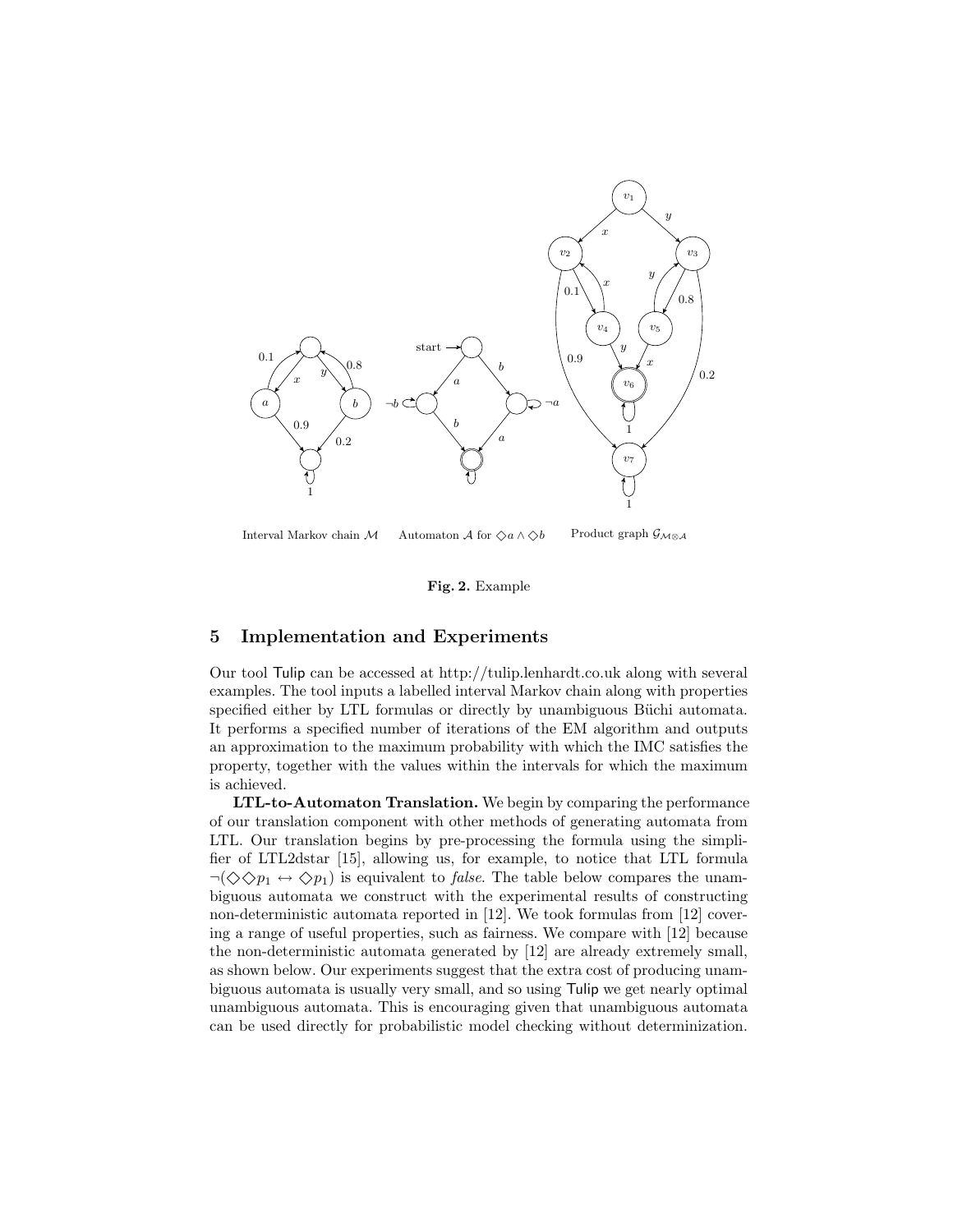Moreover, assuming reasonable computational resources (1 GB of RAM and few seconds of CPU time), we were able to use Tulip to construct automata with up to 10, 000 nodes.

|                                                   |              | 12    | Tulip        |       |  |  |
|---------------------------------------------------|--------------|-------|--------------|-------|--|--|
| Formula                                           | <b>Nodes</b> | Edges | <b>Nodes</b> | Edges |  |  |
| $p_1 \mathcal{U} p_2$                             | 3            |       | 3            | 5     |  |  |
| $p_1 \mathcal{U}$ $(p_2 \mathcal{U} p_3)$         |              |       |              | 9     |  |  |
| $\neg (p_1 \mathcal{U} (p_2 \mathcal{U} p_3))$    |              | 15    | 5            | 12    |  |  |
| $\Box \Diamond p_1 \rightarrow \Box \Diamond p_2$ | 9            | 15    | 8            | 18    |  |  |
| $\Diamond p_1 \mathcal{U} \Box p_2$               | 8            | 15    |              | 16    |  |  |
| $\Box (p_1 \mathcal{U} p_2)$                      | 5            |       |              | 10    |  |  |
| $\Diamond p_1 \leftrightarrow \Diamond p_1$       | 22           |       |              |       |  |  |

In general, non-deterministic automata can be exponentially more succinct than unambiguous automata. There are also cases, such as e.g. LTL formula  $\Diamond(a \wedge \bigcirc^k a)$ , when Tulip translates the formula into an automaton with number of states exponential in  $k$ . However, as our comparison with PRISM illustrates below, even in this case Tulip can still produce much smaller automata by avoiding the need to determinize.

Optimizations on Product Chains. Here we describe some of the optimizations that we use to reduce the state space of automata and the crossproduct of automata and IMCs. We apply probabilistic bisimulation to the cross product, extending the usual notion to handle parameters. In a step of an iterative refinement algorithm for (standard) probabilistic bisimulation, one has to match the total mass of transitioning from a state  $u$  to some equivalence class  $E$ with the mass passing from a state  $v$  to  $E$ . In the case of our cross product machine, our transitions are labeled with parameters from the IMC, and our notion of matching is as a formal sum. We have found that the time spent performing bisimulation was more than compensated for by allowing faster iterations and reduced memory consumption of the EM algorithm,

Another opportunity to reduce the state space is to collapse vertices. First note that when we form a cross product between an IMC and an unambiguous automaton we can determine nodes that are "almost surely accepting" (i.e. starting at this vertex we will accept with probability one), just by checking the underlying structure of the graph. More generally, vertices can be grouped together if almost every accepting path that goes through one must go through another. For example, vertices in a bottom SCC can be collapsed into a single vertex, and linear subgraphs that do not contain accepting vertices can be collapsed.

Benchmarks. To test the effect of our automata translation techniques on the performance of LTL model checking, we consider a simple Probabilistic Broadcast Protocol (PBP) [11] by which nodes in a network propagate information. In this protocol when a node receives a message, it broadcasts the message to its neighbours with a certain probability and otherwise ignores the message. In either case the node then goes to sleep. We model a synchronous variant with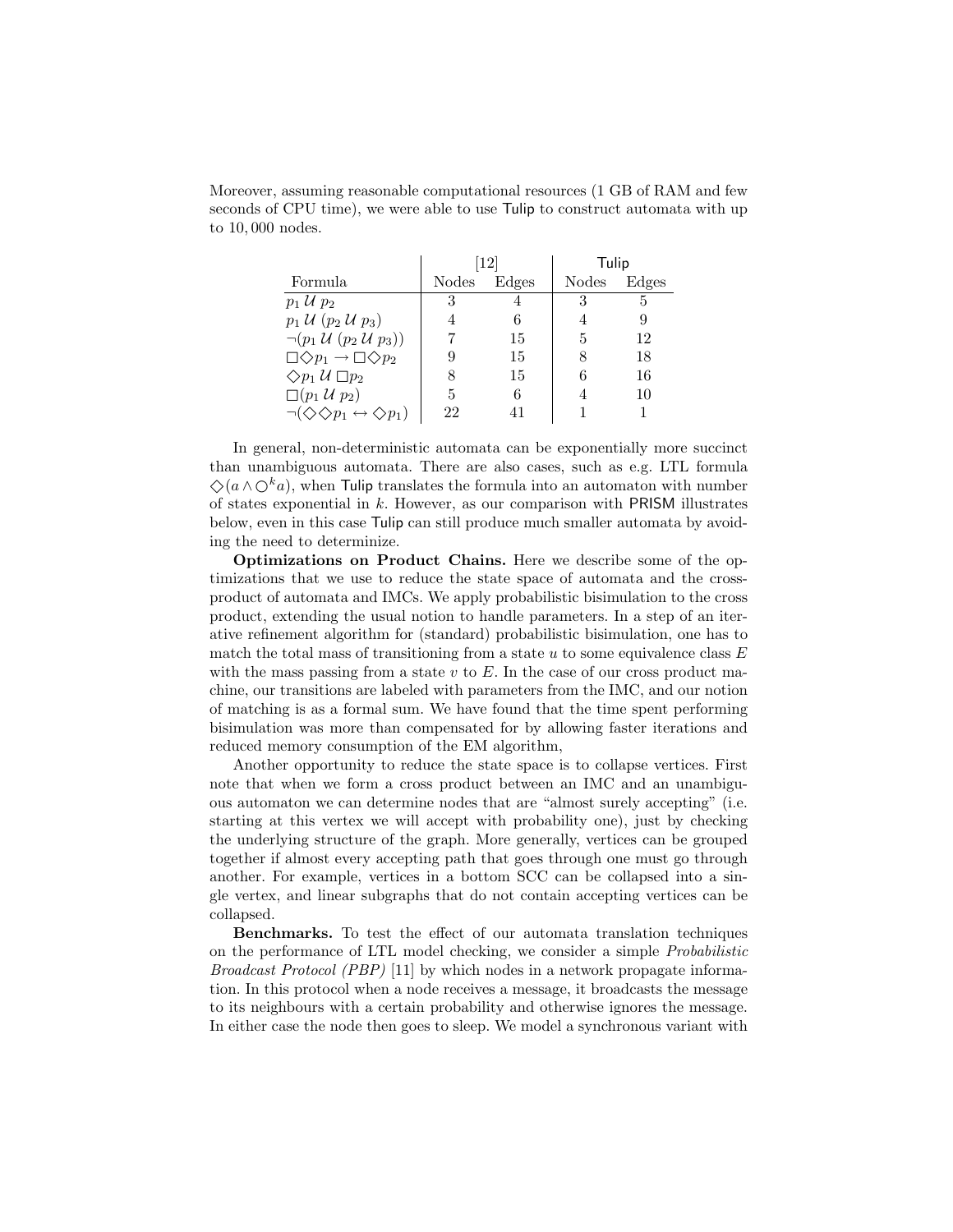message collision: all sending and receiving is in rounds, and if a node is sent a message simultaneously from two neighbours it only receives noise. Tulip imports an existing Markov-chain model of the protocol from PRISM. There are no interval transitions in this model.

We model check the LTL property  $\Diamond(a \wedge \bigcirc^k a)$  for various values of the parameter  $k$ , where  $\alpha$  denotes the sending of a message to a given node in the network. The table below gives the outcome, showing how Tulip outperforms PRISM on this example. We attribute the latter to Tulip's use of unambiguous automata, whereas PRISM relies on a complex determinization construction. The Markov chain in this example is relatively small, so PRISM's symbolic model checking capability is not exploited.

|                                                              | $k = 2$ 3 4 5 6 7 8 9 |  |  |  |  |
|--------------------------------------------------------------|-----------------------|--|--|--|--|
| Tulip 0.017 0.026 0.065 0.072 0.140 0.292 0.471 0.859 1.412  |                       |  |  |  |  |
| PRISM 0.015 0.023 0.040 0.111 0.369 0.864 1.820 6.465 30.101 |                       |  |  |  |  |

Now we turn to the case of Interval Markov Chains, considering all stages of our algorithm. We evaluate the performance of Tulip using a single core of 1.7 Ghz Intel Core i5 CPU. The first column contains results for the interval Markov chain from Example 1. The second column contains results for model checking the Bounded Retransmission Protocol (BRP) [9]. The BRP splits a given file into  $N$  chunks and tries to send each of them at most  $MAX$  times, using two lossy channels for transmissions and acknowledgements. In contrast to prior modeling of this protocol (e.g. in PRISM), we do not model message losses by a fixed probability but by intervals representing a range estimate on their reliability. We set  $N = 32$ ,  $MAX = 3$  and model check the property that the sender does not report a successful transmission.

| Interval Markov chain              |      | Example 1                          | BRP          |        |  |
|------------------------------------|------|------------------------------------|--------------|--------|--|
| LTL property                       |      | $\diamondsuit(a\wedge\bigcirc^8b)$ | $\Diamond a$ |        |  |
|                                    |      | Nodes $Time(s)$ Nodes $Time(s)$    |              |        |  |
| Initial automaton                  | 1026 | 0.142                              | 5            | 0.000  |  |
| Automaton after bisimulation       | 513  | 0.035                              | 3            | 0.002  |  |
| Naive cross product                | 2052 | 0.004                              | 5301         | 0.142  |  |
| Product with reachable states only | 122  |                                    | 1767         |        |  |
| Product after collapse             | 74   | 0.008                              | 610          | 23.944 |  |
| Product after bisimulation         | 72   | 0.009                              | 544          | 2.139  |  |
| One iteration of EM algorithm      |      | 0.003                              |              | 0.934  |  |

Each iteration of our algorithm runs in cubic time, so the above techniques reducing the size of the product chain are worthwhile. For example, in our benchmarks it could be seen that an iteration on an example with over 500 nodes took less than a second. In the examples above and below, at most tens of iterations are sufficient to attain a precision up to five decimal places. For example, our algorithm stabilized to this level of accuracy in four iterations for the model from Figure 2 (a solution found to be the correct global maximum by hand analysis); we needed only one iteration for the BRP model.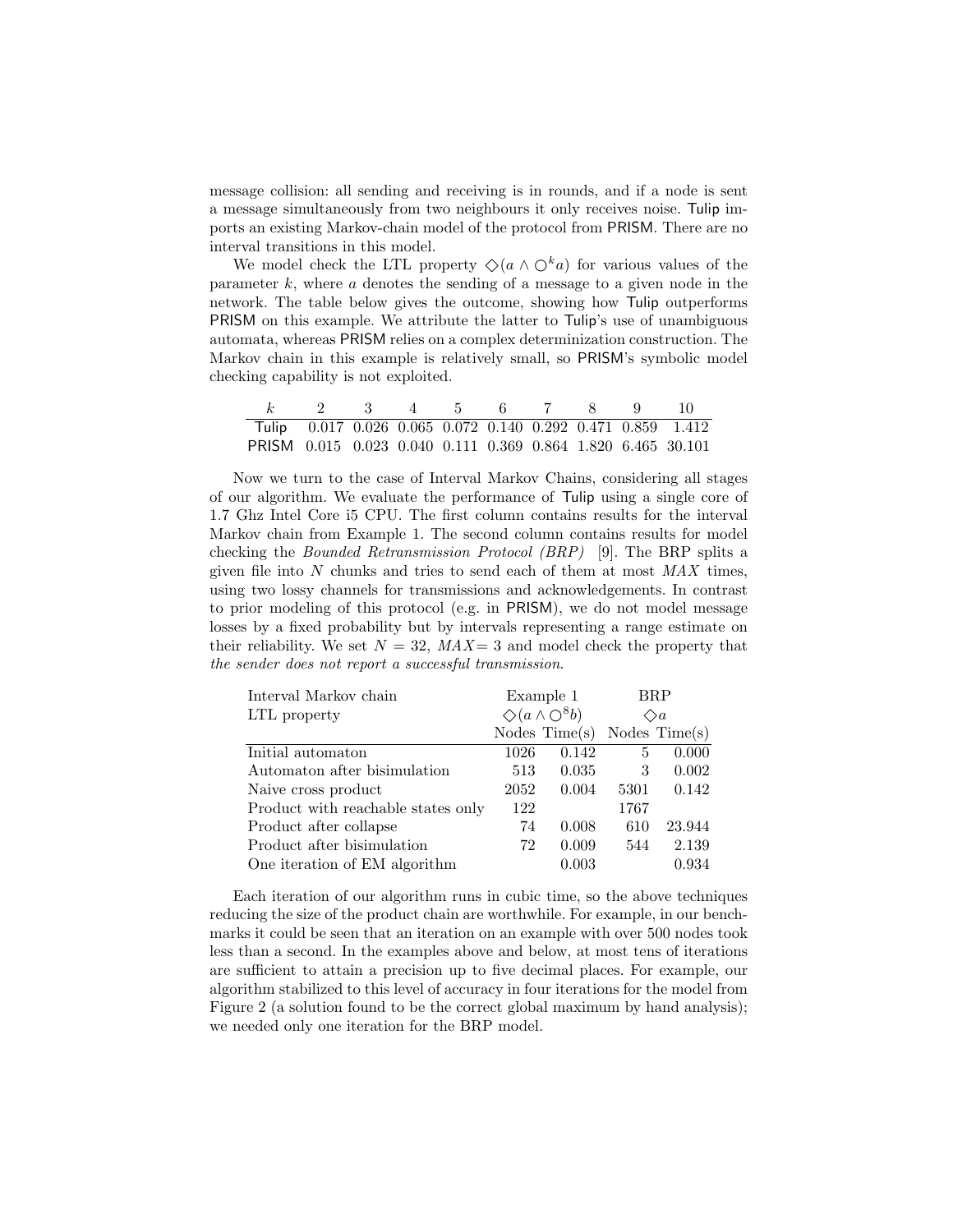Below we show the impact of our optimizations on additional examples which are described on our website. They cover a range of scenarios, including finding mixed strategies in some economic games and evaluating properties specifying competing goals.

| R  | G              |    | F   |                                                                        |
|----|----------------|----|-----|------------------------------------------------------------------------|
| 5  | 4              |    | 22  | 79                                                                     |
| 6  | 10             | 10 | 82  | 162                                                                    |
| 6  | $\overline{4}$ | 9  | 29  | 129                                                                    |
| 30 | 20             | 63 | 638 | 10191                                                                  |
| 20 | 11             | 21 | 171 | 599                                                                    |
| 7  | 9              | 12 | 41  | 83                                                                     |
| 6  | 8              | 6  | 15  | 18                                                                     |
| 14 | 6              |    | 12  |                                                                        |
|    |                |    |     | 0.140                                                                  |
|    |                |    |     | Start to end running time (in seconds) $0.013$ $0.007$ $0.010$ $0.024$ |

Examples: Rendezvous in the Park (R), Competing Goals (G), Modifying Dice (D), Predicting Football (F), Probabilistic Broadcast Protocol (P).

The results support our observations above concerning the size of automata generated, the speed of a particular iteration, and the number of iterations required.

# 6 Conclusions

In this work we show that the IMC model has advantages in complexity of evaluation over general MDPs. This is reflected in our worst-case bounds, and also at the pragmatic level. We are able to avoid translation to deterministic automata, which is essential to MDP solving for LTL specifications, making do instead with unambiguous automata. We are also able to make use of methods for parameter training from other areas. In this paper we have focused on EM, but in future work we will look at adaptations of other training methods, such as gradient descent.

For specifications given by automata, our  $NP_{\mathbb{R}}$ -completeness result shows that the complexity of IMC model-checking lies in PSPACE. Note that a PSPACEhardness result would imply that satisfiability for the existential theory of the reals is PSPACE-hard, while the complexity of this theory has been open for quite some time. For LTL specifications, our results only isolate the complexity between PSPACE and EXPSPACE. We will look for tighter bounds in future work.

### References

1. Naoki Abe and Manfred K. Warmuth. On the computational complexity of approximating distributions by probabilistic automata. Machine Learning, 9:205–260, 1992.